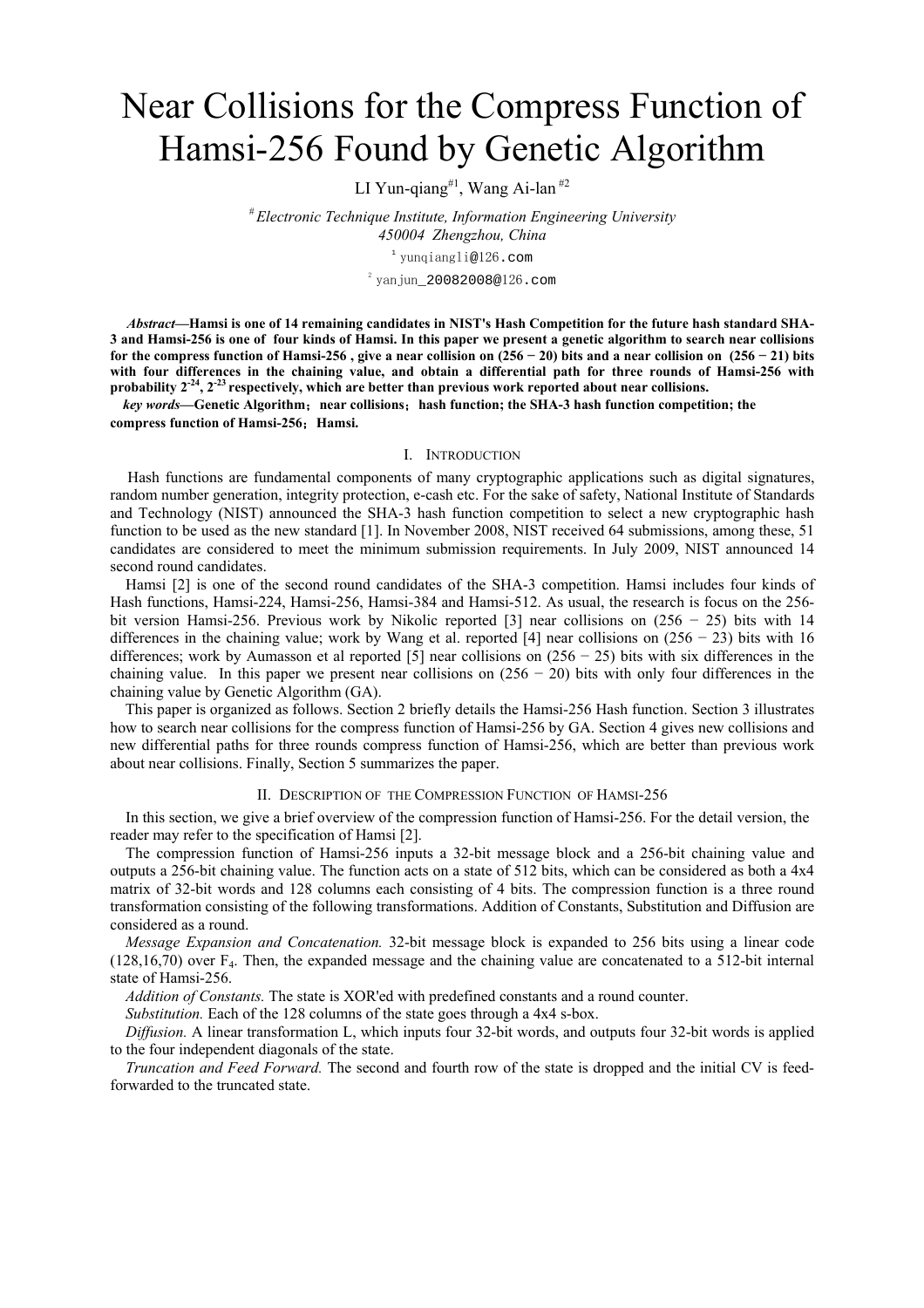### III. USING GENETIC ALGORITHM TO FIND NEAR COLLISIONS

GA[6] is inspired by Darwin's theory about evolution and is a powerful tool for global search and optimization. It can solve nonlinear problems by searching all spaces through selection, crossover and mutation operations to obtain the optimal solution.

The compress function of Hamsi-256 is a nonlinear function and searching its near collisions is an optimal problem, so we can consider to use GA to search its near collisions. In order to use GA , we must designed how to represent a solution, evaluate a solution and produce a new solution about the optimal problem.

*Encoding.* Encoding process is to design how to represent a solution. The data structure of an individual is represented as follows.

struct individual //data structure of individual { unsigned long int *diff[9]*; unsigned long int *bestin[9]*; int *bestweight*; double *fitness*; bool *changeflag*; };

Where *diff*[9] are chromosomes of an individual and represent the input XOR's difference about a 32-bit message and a 256-bit chaining value , *bestin[9]* store the best input gotten which the hamming distance is smallest about their hash values for the above input difference, *bestweight* stores the smallest hamming distance, *fitness* stores the fitness value of the input difference and *changeflag* records whether the input difference is a new input difference or not.

*Evaluation.* We use differential analysis method to evaluate every individual. The differential attack is one of the main attacks to hash function and some non-random properties of Hamsi-256 have been gotten by differential analysis [3-5,7]. The theory base of Evaluation is the fact: if an input difference has a high probability to get a near collision, using random input couples about the input difference, it's easy to find the smallest hamming distance of compress function value couples.

In order to evaluate an individual, firstly we generate a number of random input couples about the input difference. Secondly calculate the hamming distance between compress function value couples for every random input couples. Thirdly find the smallest hamming distance and the correspond input. Finally under the two cases the value of *bestweight* is instead of the smallest hamming distance and the values of *bestin[9]* are instead of the correspond input, one case is that the value of *changeflag* is true, the other case is that the value of *changeflag* is false and the smallest hamming distance is smaller than the value of *bestweight.*

*New population.* Selection, crossover and mutation are used to create a new population. The value of *fitness* is gotten by 257-*bestweight* for every individual of current population. We choose Roulette Wheel selection as selection operator, and-or crossover as crossover operator, bit inversion mutation as mutation operator. If an individual in new population isn't a copy individual for current population, the value of *changeflag* is instead of true.

Now we outline the genetic algorithm for searching near collisions as follows.

*Algorithm 1* 

*Step 1* Encoding.

- *Step 2* Generate initial population, set generation=0.
- *Step 3* Evaluation.
- *Step 4* If (generation==maximal generation) goto step 8.
- *Step 5* Generate new population, generation++.
- *Step 6* Evaluation.
- *Step 7* Keep the current best individual in new population, goto step 4.
- *Step 8* Hill climbing starts with the current best individual.
- *Step 9* Output report.

Where the chromosomes are generated randomly and the value of *changeflag* is set true for every individual in initial population. Hill climbing only change little for the value of *bestin[9]* and don't change chromosomes about the current best individual.

Parameters in Algorithm 1 are set more detail as follows: the population size is 100, the crossover probability is 0.6, the mutation probability was 0.01, the number of random input couples generated in Evaluation process is  $2^{10}$  and the maximal generation is 20000.

## IV.NEAR COLLISIONS FOUND FOR THE COMPRESSION FUNCTION OF HAMSI-256

We run Algorithm 1 forty times and got a near collisions on  $(256 - 20)$  bits in Table 1 and a near collisions on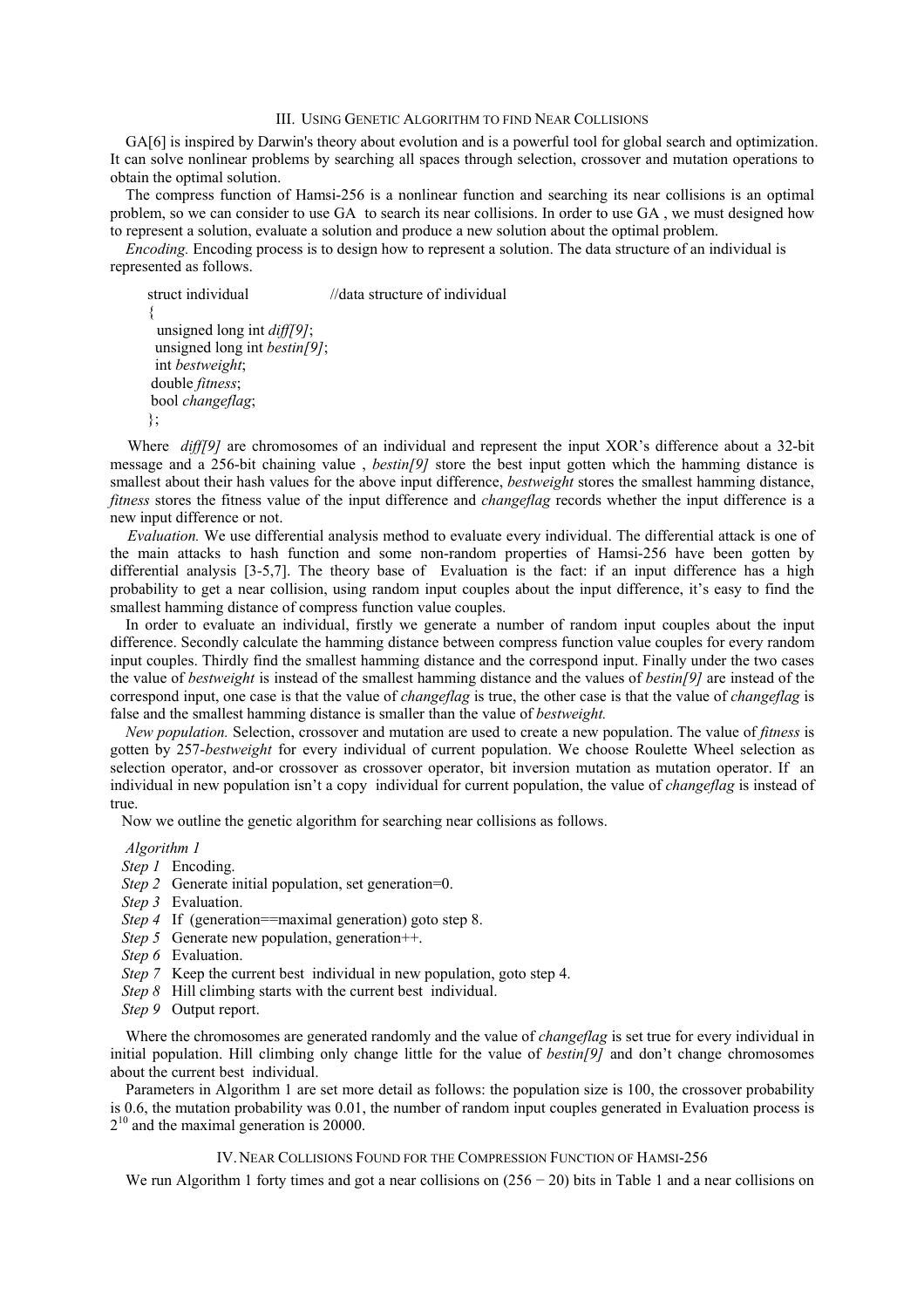(256 − 21) bits in Table 2 with only four differences in the chaining value. The chaining value and the message are used hexadecimal representation.

From above collisions, we respectively obtain a differential path for three rounds of Hamsi-256 with probability  $2^{-24}$ ,  $2^{-23}$  in Table3,Table 4. We compare our work with previous work reported about near collisions in Table 5 without using message (chaining value) modification technique. The input and the output of Sbox are also used hexadecimal representation.

|                          | CV                                                                                      |          |  |  |  |
|--------------------------|-----------------------------------------------------------------------------------------|----------|--|--|--|
| One input                | f4c18c15 c66ecc08 019ec0ae f94d71b2 0a8b5e5a f9d9f8cf cbd0158f a57af069                 | 0ce6d774 |  |  |  |
| Other input              | f4c18c15 c66ecc08 019cc0ae b94d71b2 0a8b5e5a f9d9f8cf cbd2158f e57af069                 | 0ce6d774 |  |  |  |
| Input difference         | $00000000$ $00000000$ $00020000$ $40000000$ $00000000$ $00000000$ $00020000$ $40000000$ | 00000000 |  |  |  |
| One output               | 905f3acc 9a9a3e57 7d092769 9a5d80dd 84ae8928 61010f33 2b1e1a63 4e230844                 |          |  |  |  |
| Other output             | 905f2acc 9ada3e57 7503a729 da5d80dd 80ae882a 41012f73 2b1c1ae3 0e634944                 |          |  |  |  |
| <b>Output difference</b> | 00001000 00400000 080a8040 40000000 04000102 20002040 00020080 40404100                 |          |  |  |  |

TABLE 1 A NEAR COLLISION ON (256 − 20) BITS FOR THREE ROUNDS OF HAMSI-256

TABLE2 A NEAR COLLISION ON (256 − 21) BITS FOR THREE ROUNDS OF HAMSI-256

|                   | CV |  |  |                                                                        |  | M |                                                                         |          |
|-------------------|----|--|--|------------------------------------------------------------------------|--|---|-------------------------------------------------------------------------|----------|
| One input         |    |  |  |                                                                        |  |   | 39e149b0 a3827634 2f98037f 8cf29769 e0f5fdfb 841974a3 a6fa7ff3 d5a895d3 | 6857c14a |
| Other input       |    |  |  |                                                                        |  |   | 39e149b0 a3827634 2f99037f acf29769 e0f5fdfb 841974a3 a6fb7ff3 f5a895d3 | 6857c14a |
| Input difference  |    |  |  |                                                                        |  |   |                                                                         | 00000000 |
| One output        |    |  |  | a9369570 728f65a5 e258fbeb b893d198 8146237 a0a24b7d c2f9089b 4c089661 |  |   |                                                                         |          |
| Other output      |    |  |  | a9369d70 72af65a5 e65dbbcb b813d198 a14a236 b0a25b5d c2f808db 6c28b6e1 |  |   |                                                                         |          |
| Output difference |    |  |  |                                                                        |  |   | 00000800 00200000 04054020 00800000 0200c001 10001020 00010040 20202080 |          |

TABLE 3 Differential path for three rounds of Hamsi-256 with probability  $2^{-24}$ 

| round           | Sbox input                                                                                                                                               | Sbox output                                                                                                                                              | Prob.     |
|-----------------|----------------------------------------------------------------------------------------------------------------------------------------------------------|----------------------------------------------------------------------------------------------------------------------------------------------------------|-----------|
| 1               | 00000000 00000000 00000000 00000000<br>00020000 40000000 00000000 00000000<br>00000000 00000000 00000000 00000000<br>00020000 40000000 00000000 00000000 | 00020000 00000000 00000000 00000000<br>00000000 40000000 00000000 00000000<br>00000000 00000000 00000000 00000000<br>00000000 00000000 00000000 00000000 | $2^{-6}$  |
| $\mathbf{2}$    | 00000008 00000000 00000000 00000000<br>00000000 00000000 00000000 00000000<br>00000000 00000000 00000000 00000000<br>00000000 00000000 00000000 00000000 | 00000000 00000000 00000000 00000000<br>00000008 00000000 00000000 00000000<br>00000000 00000000 00000000 00000000<br>00000008 00000000 00000000 00000000 | $2^{-3}$  |
| 3               | 00000000 00008000 00000000 00000200<br>00000010 00000000 00000000 00000000<br>00000000 00000002 00000000 00000001<br>00000400 00000000 00000000 00000000 | 00000000 00000000 00000000 00000000<br>00000410 00008000 00000000 00000201<br>00000010 00000002 00000000 00000000<br>00000400 00008002 00000000 00000201 | $2^{-15}$ |
| <b>Truncate</b> | 00001000 00400000 080a8040 40000000<br>04000102 20002040 00020080 40404100                                                                               |                                                                                                                                                          |           |

TABLE 4 DIFFERENTIAL PATH FOR THREE ROUNDS OF HAMSI-256 WITH PROBABILITY  $2^{\text{-}23}$ 

| round           | Sbox input                           | Sbox output                         | Prob.     |
|-----------------|--------------------------------------|-------------------------------------|-----------|
| 1               | 00000000 00000000 00000000 00000000  | 00010000 00000000 00000000 00000000 |           |
|                 | 00010000 20000000 00000000 00000000  | 00000000 20000000 00000000 00000000 | $2^{-6}$  |
|                 | 00000000 00000000 00000000 00000000  | 00000000 00000000 00000000 00000000 |           |
|                 | 00010000 20000000 00000000 00000000  | 00000000 00000000 00000000 00000000 |           |
|                 | 00000004 00000000 00000000 00000000  | 00000000 00000000 00000000 00000000 |           |
|                 | 00000000 00000000 00000000 00000000  | 00000004 00000000 00000000 00000000 | $2^{-3}$  |
| $\mathbf{2}$    | 00000000 00000000 00000000 00000000  | 00000000 00000000 00000000 00000000 |           |
|                 | .00000000 00000000 00000000 00000000 | 00000004 00000000 00000000 00000000 |           |
|                 | 00000000 00004000 00000000 00000100  | 00000000 00000000 00000000 00000000 |           |
| 3               | 00000008 00000000 00000000 00000000  | 00000208 00004000 00000000 80000100 | $2^{-14}$ |
|                 | 00000000 00000001 00000000 80000000  | 00000008 00004000 00000000 00000000 |           |
|                 | 00000200 00000000 00000000 00000000  | 00000200 00004001 00000000 80000100 |           |
| <b>Truncate</b> | 00000800 00200000 04054020 80000000  |                                     |           |
|                 | 0200c001 10001020 00010040 20202080  |                                     |           |